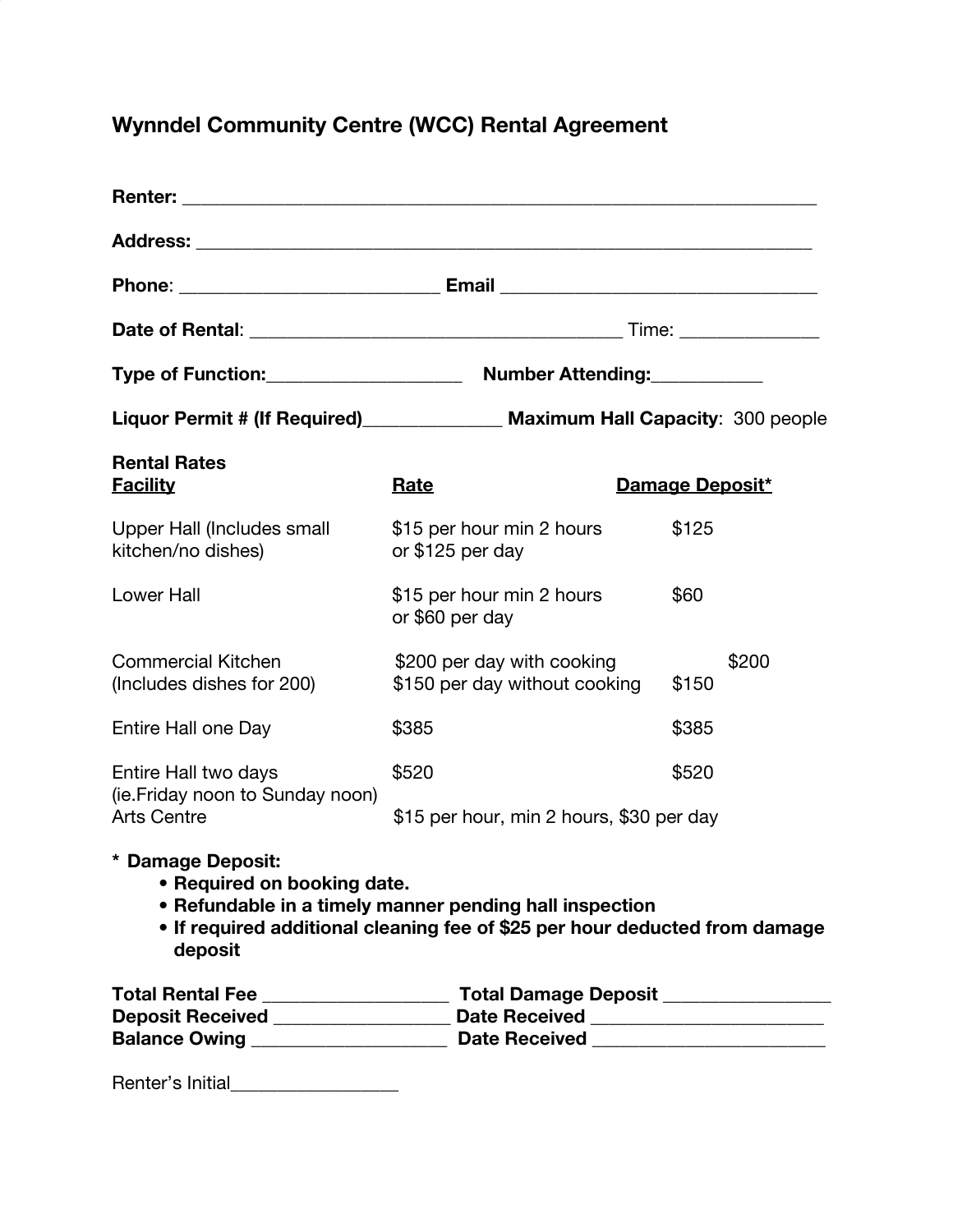## **Rights of Wynndel Community Centre (WCC) and Responsibilities of Renters**

## **Conditions**

- **1. General**
	- All music must cease by 2:00 AM and guests and occupants must vacate the building by 2:30 AM.
	- Overnight parking of vehicles (only) whose drivers are unfit to drive is permitted.
	- WCC is not responsible for vehicles parked on WCC premises or for any items left on site by Renters or visitors.
	- WCC furniture and assets are for indoor use only.
	- WCC is a smoke-free facility. Receptacles for butts are available outside. It is the responsibility of the Renter to remove butts etc from the parking lot.
	- Candles or other items with open flames are NOT permitted in the facility. LED candles are permitted.
	- Materials such as glitter, confetti, birdseed, rice, straw or hay are not permitted in the Hall or on the grounds.
	- All exits must remain clear for safe and easy access.
	- The Renter shall leave the rental area(s) in a clean and tidy condition, including:
		- placing all items back to the location from which they were moved.
		- sweep floors and if necessary wash spills/sticky spots on floors.
		- wash, dry and store tables as per diagram in storage locations.
		- return and stack chairs as per diagram in storage locations.
		- place all garbage in dumpster (key provided)
		- lower thermostats to 10 degrees when leaving Hall.
		- ensure all doors are locked securely.

# **2. Food and Alcohol**

- The following permits may be required depending on the the circumstances and are the responsibility of the Renter. Permits must be presented at time of access:
	- **Food Safe** Kitchen person on site when food is being served to the public.
	- **Special Occasion Liquor License** when alcohol is being served or sold.
	- **Serve-it-Right** bartender.
	- **Event Liability Insurance** If alcohol is being consumed on the property during the rental, the Renter must acquire Event Liability Coverage Insurance to the limit of \$2,000,000. The Wynndel Community Centre must be named as additional insured in the policy. Proof of insurance must be presented to a board member **with final payment** or the event may be cancelled.
- "Food Safe" methods for dishwashing and kitchen clean-up must be followed.